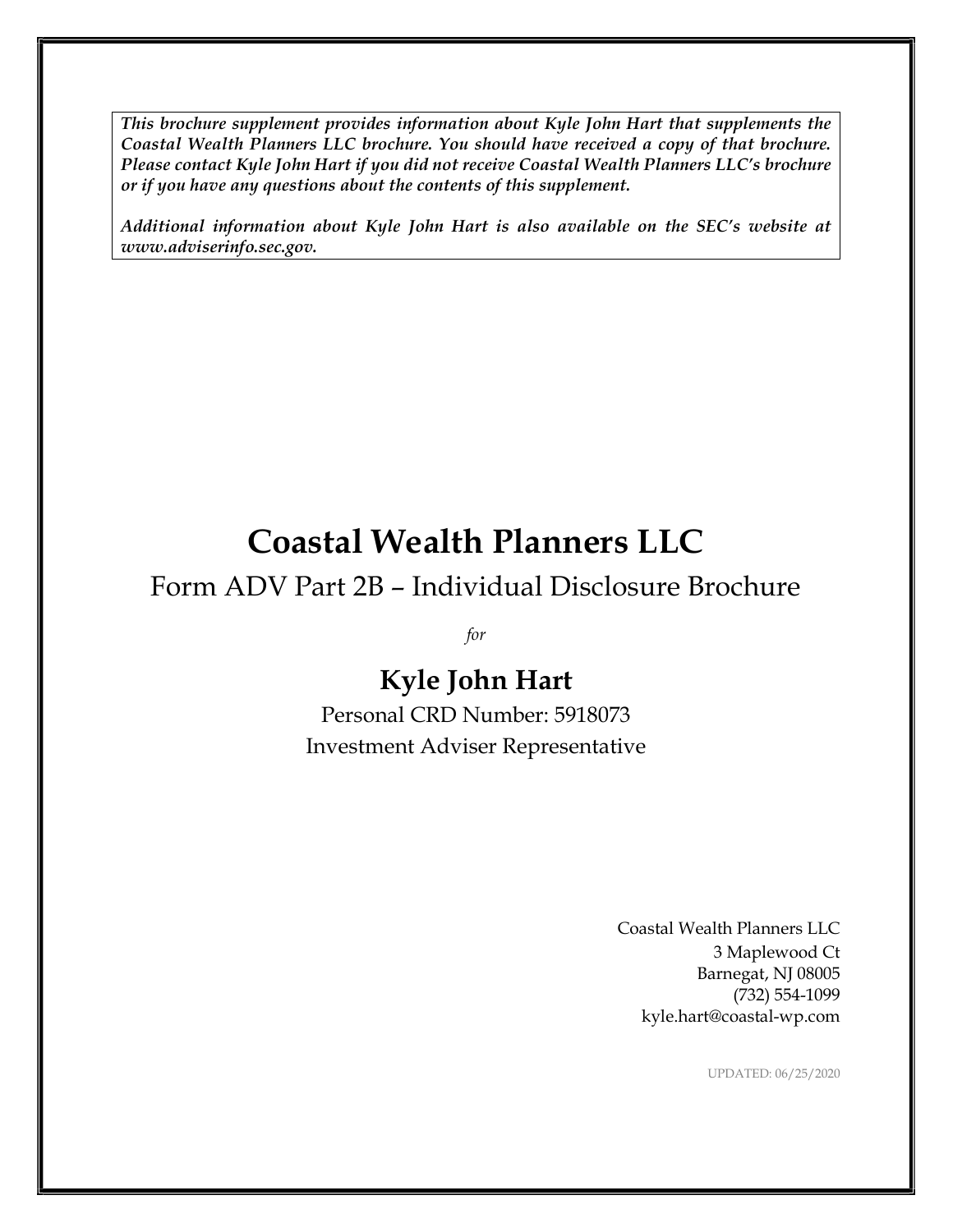### Item 2: Educational Background and Business Experience

| <b>Name:</b>                                                 | Kyle John Hart      | <b>Born: 1984</b>                                          |
|--------------------------------------------------------------|---------------------|------------------------------------------------------------|
| <b>Educational Background and Professional Designations:</b> |                     |                                                            |
| Education:                                                   |                     |                                                            |
| BS Business, Fairleigh Dickinson University - 2007           |                     |                                                            |
|                                                              |                     |                                                            |
| <b>Business Background:</b>                                  |                     |                                                            |
|                                                              | 08/2019 - Present   | Founder & Financial Planner<br>Coastal Wealth Planners LLC |
|                                                              | $10/2015 - 07/2019$ | <b>Financial Consultant</b><br><b>Fidelity Investments</b> |
|                                                              | $10/2013 - 10/2015$ | <b>Financial Advisor</b><br><b>UBS</b>                     |
|                                                              | $04/2011 - 10/2013$ | Financial Advisor<br>Merrill Lynch                         |
|                                                              | $08/2009 - 04/2011$ | <b>Sales Consultant</b><br>Duck Harbor Energy Consultants  |

### Item 3: Disciplinary Information

There are no legal or disciplinary events that are material to a client's or prospective client's evaluation of this advisory business.

### Item 4: Other Business Activities

Kyle John Hart is a licensed insurance agent. From time to time, he will offer clients advice or products from this activity. Clients should be aware that these services pay a commission and involve a possible conflict of interest, as commissionable products can conflict with the fiduciary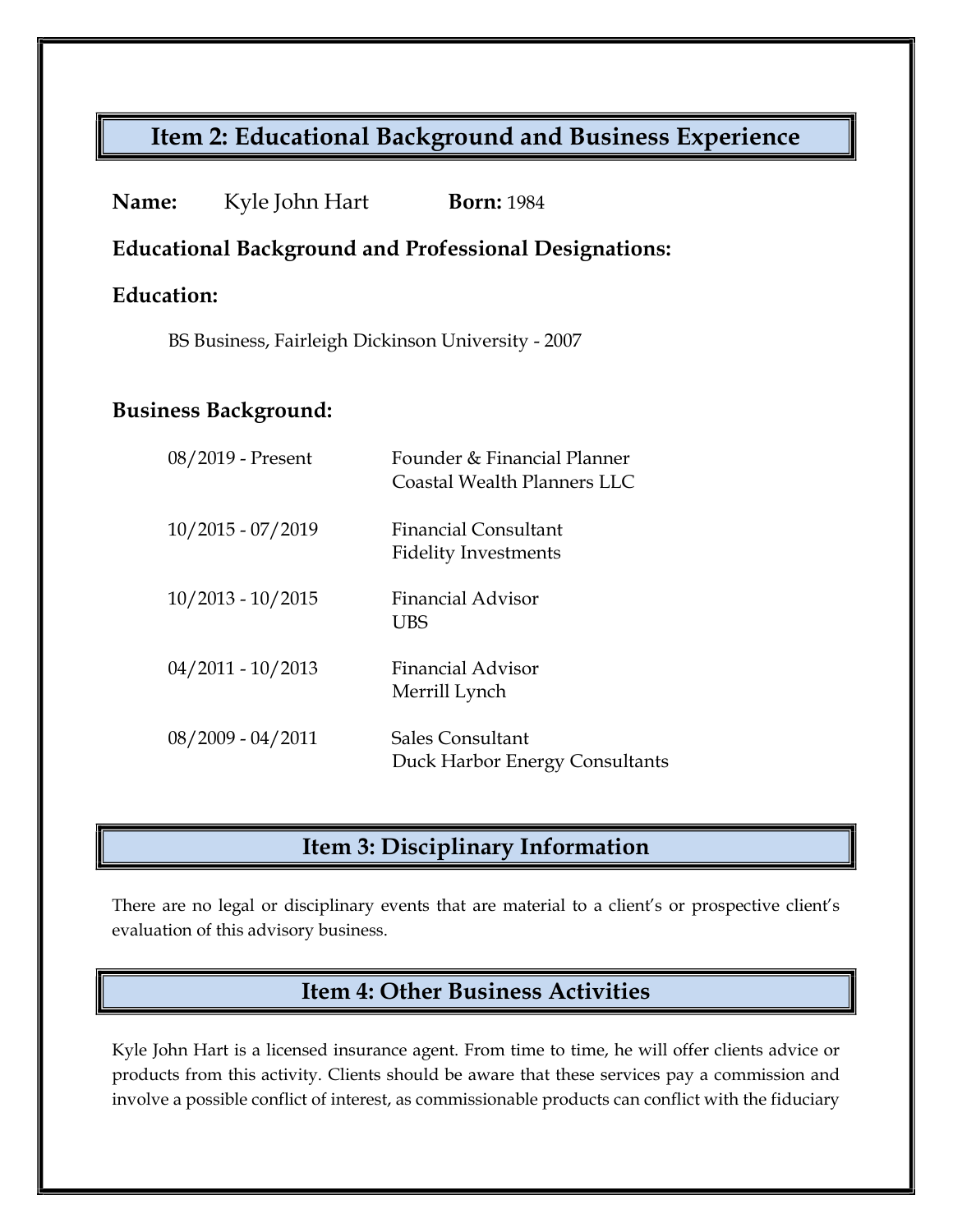duties of a registered investment adviser. Coastal Wealth Planners LLC always acts in the best interest of the client; including in the sale of commissionable products to advisory clients. Clients are in no way required to implement the plan through any representative of Coastal Wealth Planners LLC in their capacity as a licensed insurance agent.

#### Item 5: Additional Compensation

Kyle John Hart does not receive any economic benefit from any person, company, or organization, other than Coastal Wealth Planners LLC in exchange for providing clients advisory services through Coastal Wealth Planners LLC.

#### Item 6: Supervision

As the Chief Compliance Officer of Coastal Wealth Planners LLC, Kyle John Hart supervises all activities of the firm. Kyle John Hart's contact information is on the cover page of this disclosure document. Kyle John Hart adheres to applicable regulatory requirements, together with all policies and procedures outlined in the firm's code of ethics and compliance manual.